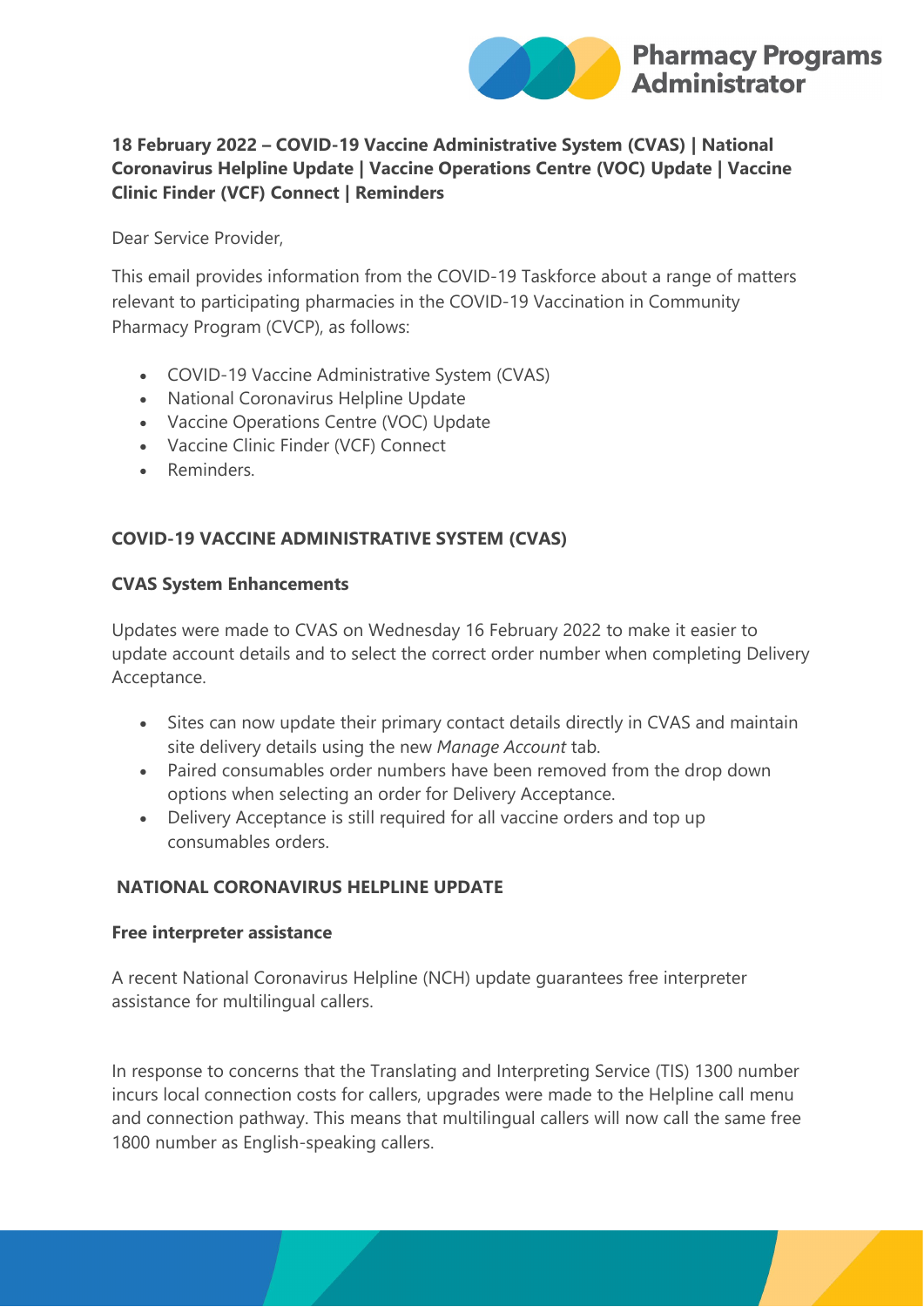

- From 10 February 2022, multilingual callers can call the National Coronavirus Helpline on 1800 020 080 and choose option 8 at the beginning of the call.
- This will automatically connect them to the Translating and Interpreting Service (TIS) without the local call charge.
- The interpreter will then call the priority number to speak with a dedicated Helpline call agent.

This update gives people with culturally and linguistically diverse backgrounds free phone access to COVID-19 information and support to find a vaccine appointment.

# **VACCINE OPERATIONS CENTRE (VOC) UPDATE**

## **Tell Us What You Think - VOC operating hours**

It is almost 12 months since VOC commenced operating and took its first calls on Monday 22 February 2021. VOC operating hours were changed for the first time in December 2021 from 7am - 10pm to 7am - 9pm AEDT.

Analysis shows that the VOC receives very few calls after 8pm. Therefore, the Taskforce is proposing the following VOC operating hours:

- 1. 7am 9pm AEDT (6pm AWDT) until Saturday 2 April 2022
- 2. 7am 8pm AEST (6pm AWST) from Sunday 3 April 2022

Please advise if, and why, the proposed VOC operating hours would not suit your needs by using this link [https://healthau.au1.qualtrics.com/jfe/form/SV\\_8Bqf7e1qlF1q2QC](https://protect-au.mimecast.com/s/K4KxCD1vj8ujWylt58zUz?domain=healthau.au1.qualtrics.com) by Friday 25 February 2022.

The Taskforce would also appreciate any feedback or messages for VOC contact centre staff as they reach their one year milestone.

## **VACCINE CLINIC FINDER (VCF) CONNECT**

## **VCF Connect reminder**

As described in the last Notice, VCF Connect is an easy way for COVID 19 vaccine providers to update information about their services in the VCF.

Using VCF Connect, vaccine providers can self-manage their clinic information, including opening hours, on the VCF and have updates live within two hours. This provides a